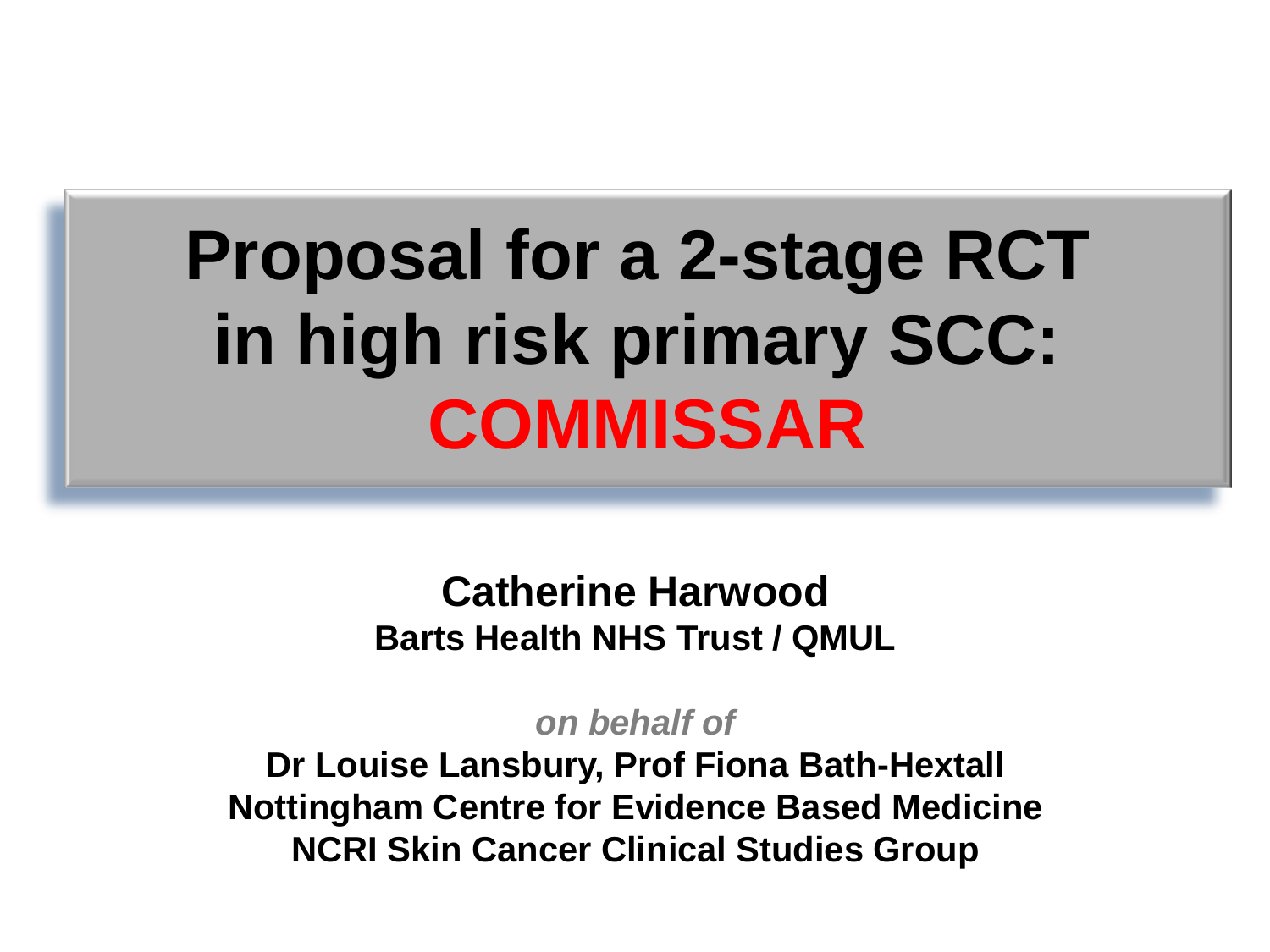**[www.clinicaltrials.gov](http://www.clinicaltrials.gov) 7 interventional trials for cutaneous SCC >1500 for melanoma**

**Lack of evidence for standard treatments ? Single entity of NMSC ? Misconceptions re prognosis ? Heterogeneity ? Patient demographics**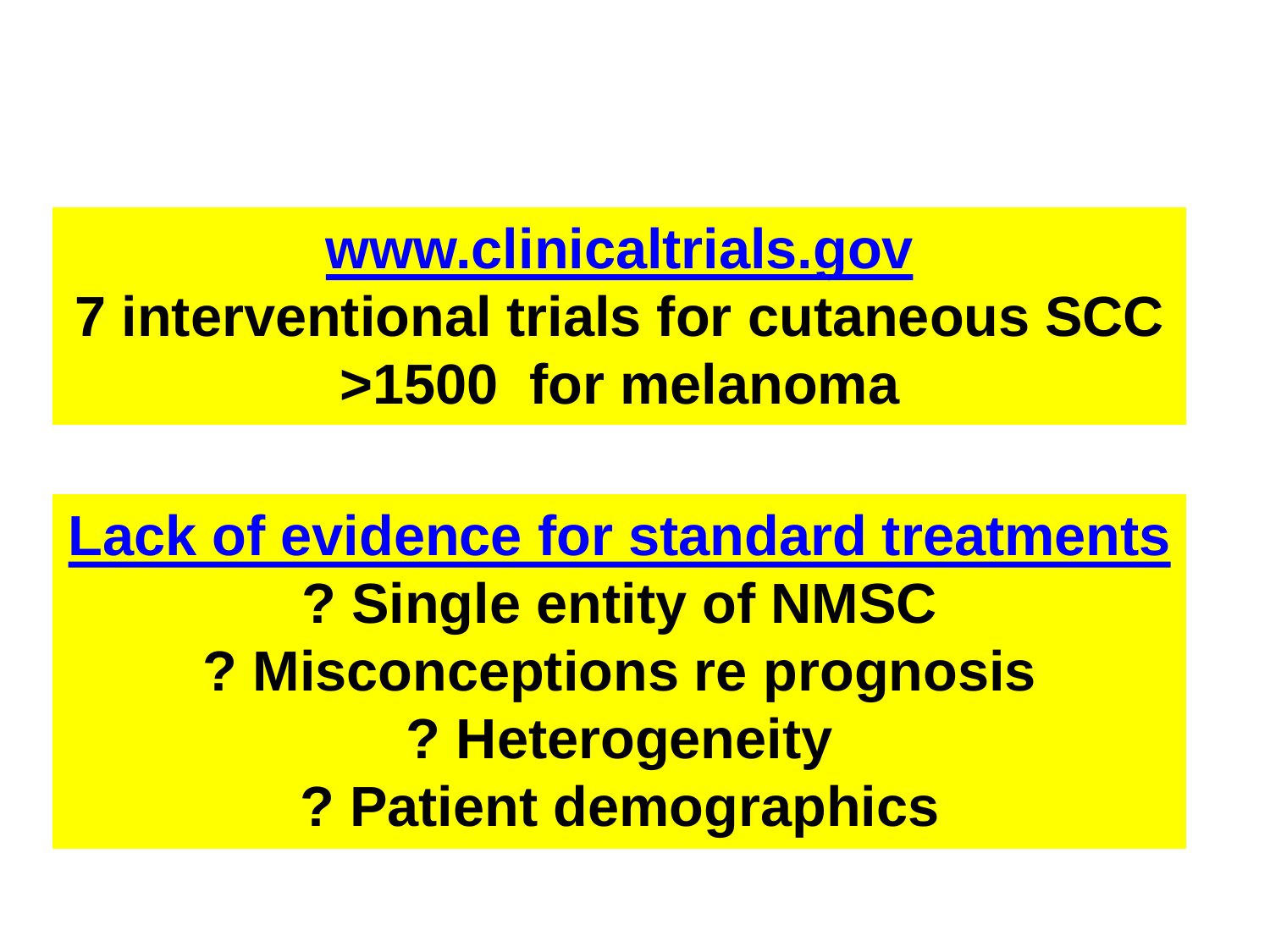# **Louise Lansbury and Fiona Bath-Hextall University of Nottingham, Centre for Evidence based Dermatology**

 *Clinician survey as part of NIHR Programme Grant 'Setting Priorities and Reducing Uncertainties for People with Skin Disease'.*

*Identification of areas of clinical importance for potential RCTs in management of SCC*

*High risk SCC:* 

 *Surgical margins Adjuvant radiotherapy*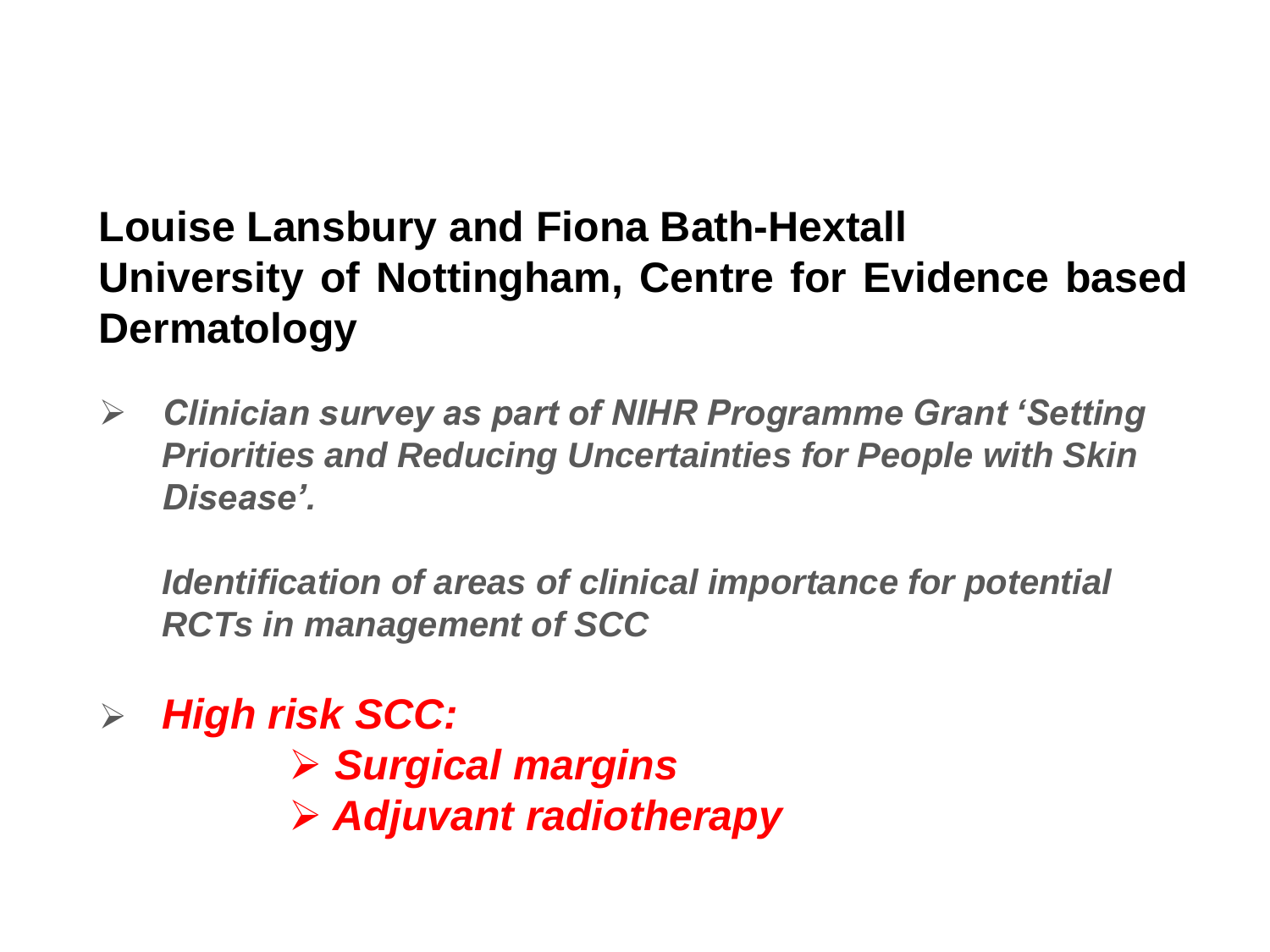

### **Only one RCT**

**13-cis-retinoic acid and interferon as adjuvant treatment after surgery +/- radiotherapy for high risk primary SCC (Brewster, 2007)**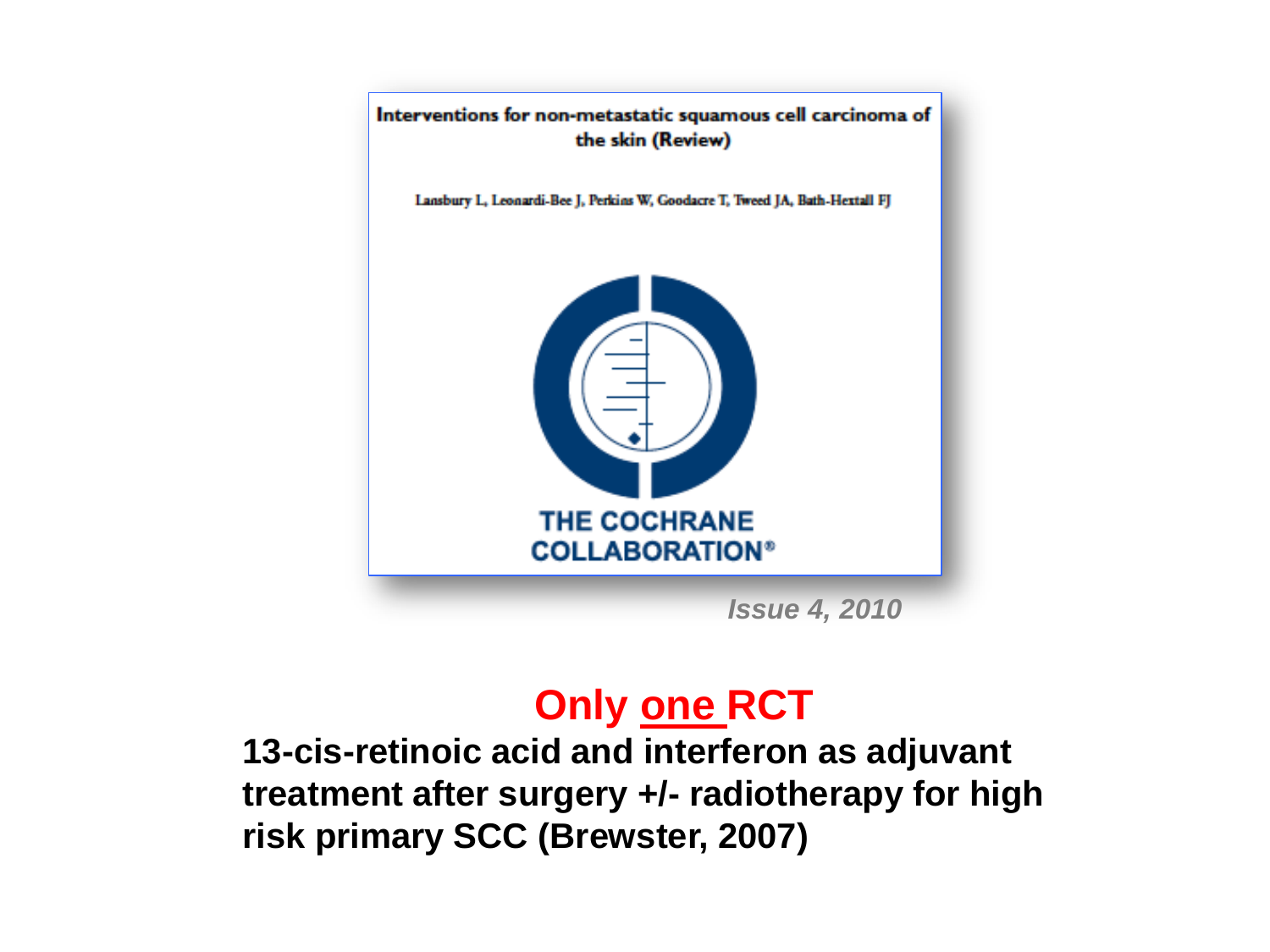

Page 1 of 46

BMJ 2013;347:f6153 doi: 10.1136/bmj.f6153 (Published 4 November 2013)

### **RESEARCH**

#### Interventions for non-metastatic squamous cell carcinoma of the skin: systematic review and pooled analysis of observational studies

**O ON OPEN ACCESS** 

Louise Lansbury research associate<sup>1</sup>, Fiona Bath-Hextall reader in evidence based healthcare<sup>12</sup>, William Perkins consultant dermatologist<sup>3</sup>, Wendy Stanton librarian<sup>4</sup>, Jo Leonardi-Bee associate professor in medical statistics<sup>5</sup>

'Centre of Evidence Based Dermatology, University of Nottingham, Nottingham NG7 2NR, UK; <sup>2</sup>School of Health Sciences, University of Nottingham, Nottingham, UK; <sup>2</sup>Department of Dermatology, Nottingham University Hospitals NHS Trust, Queen's Medical Centre, Nottingham, UK; <sup>4</sup>Greenfield Medical Library, Nottingham Education Centre, University of Nottingham, UK; <sup>5</sup>Division of Epidemiology and Public Health, University of Nottingham, Nottingham City Hospital, Nottingham, UK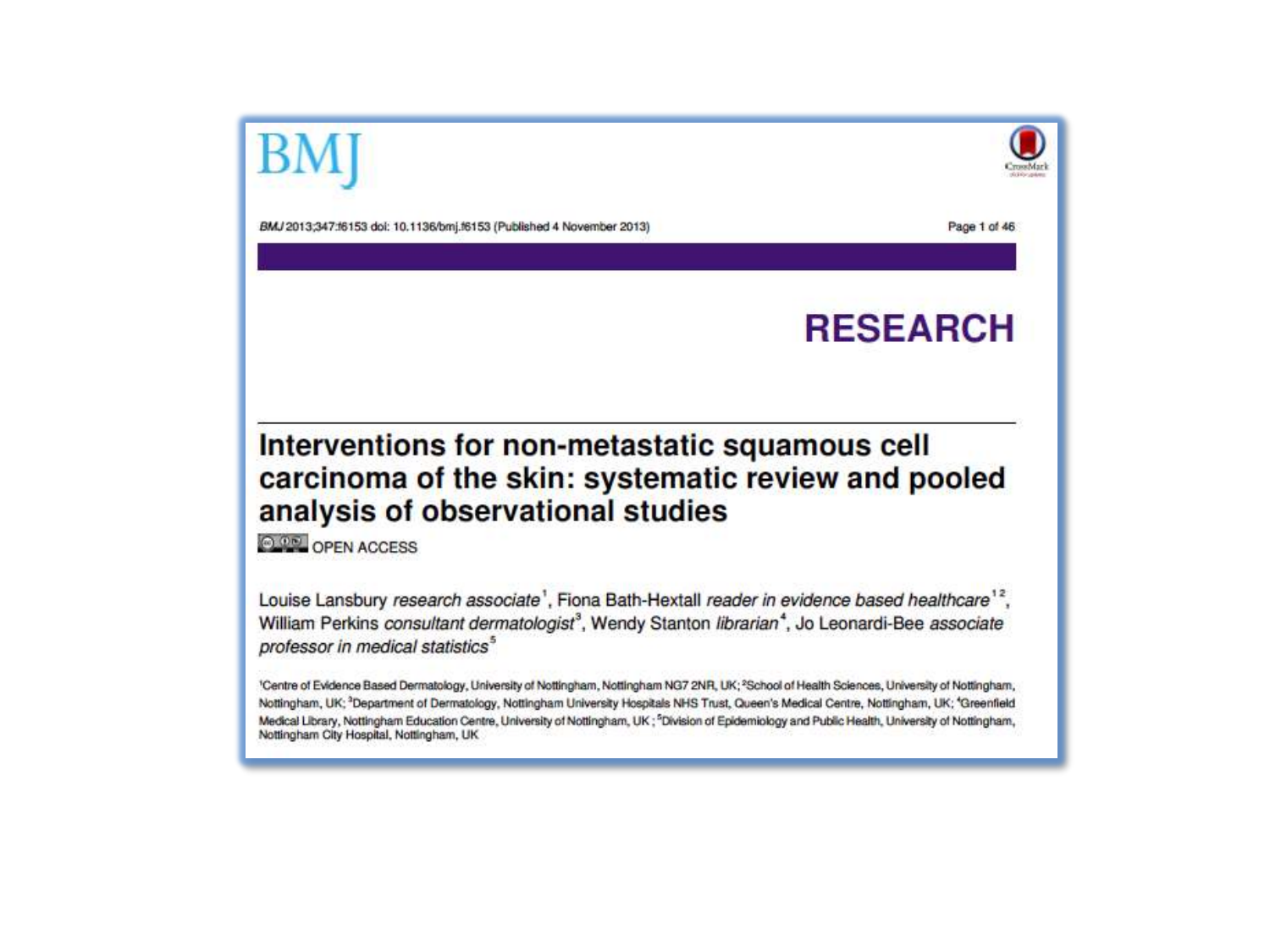

# **118 publications**

|                                  | <b>No</b><br>studie<br>S | <b>No</b><br><b>patients</b> | <b>Pooled</b><br>estimate local<br><b>recurrence</b> | <b>Regional</b><br>recurrence |
|----------------------------------|--------------------------|------------------------------|------------------------------------------------------|-------------------------------|
| Mohs'<br>micrographic<br>surgery | 16                       | 1572                         | 3.0%                                                 | 4.2%                          |
|                                  |                          |                              |                                                      |                               |
| <b>Standard</b><br>excision      | 12                       | 1144                         | 5.4%                                                 | 4.4%                          |
|                                  |                          |                              |                                                      |                               |
| <b>Radiotherapy</b>              | 13                       | 1018                         | 6.4%                                                 | 2.6%                          |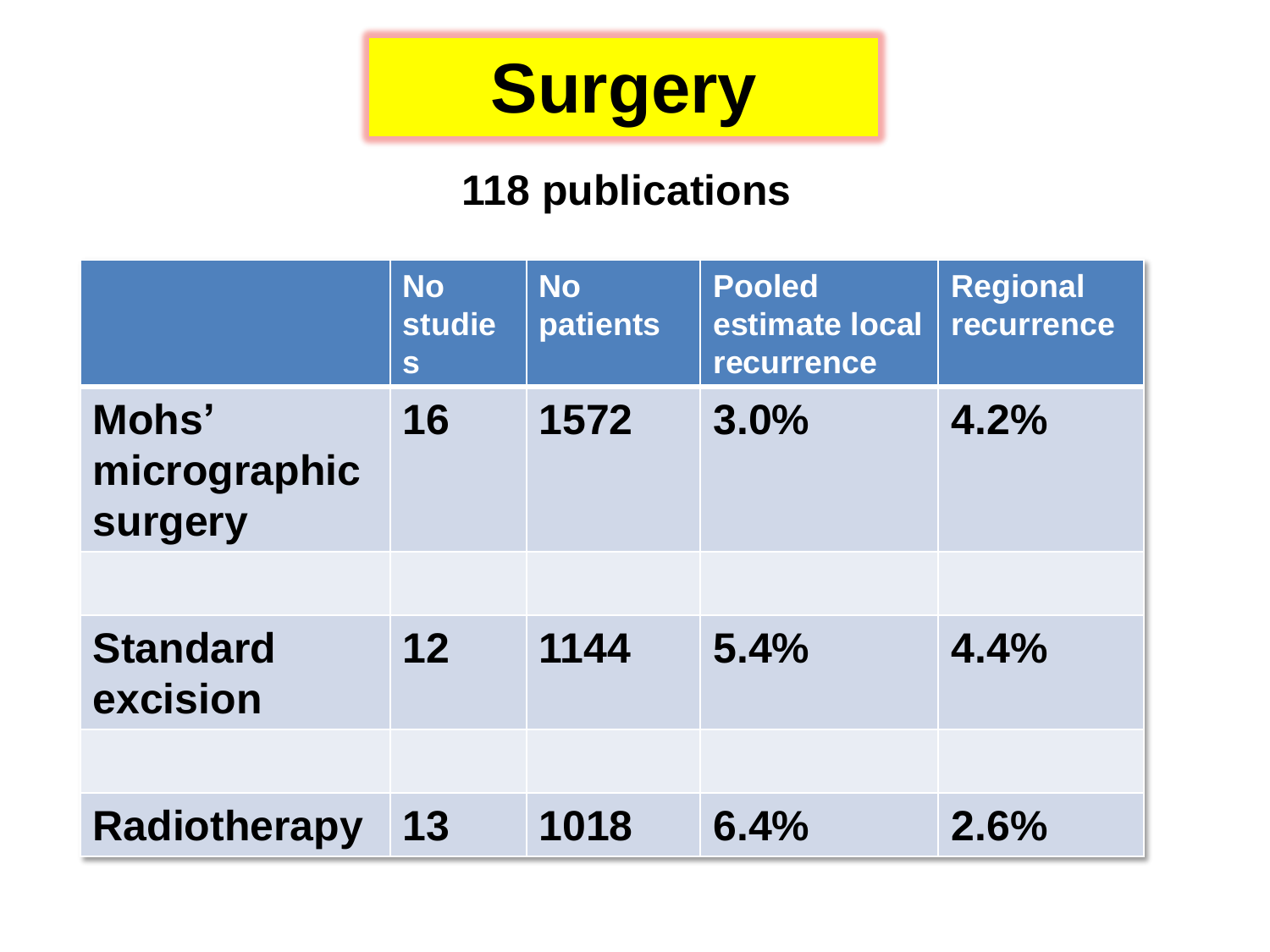# **Adjuvant radiotherapy**



**Studies of adjuvant RT for PNI** 

**n=5 Local recurrence 18.2% Regional recurrence 8.3% Metastasis 11.5%**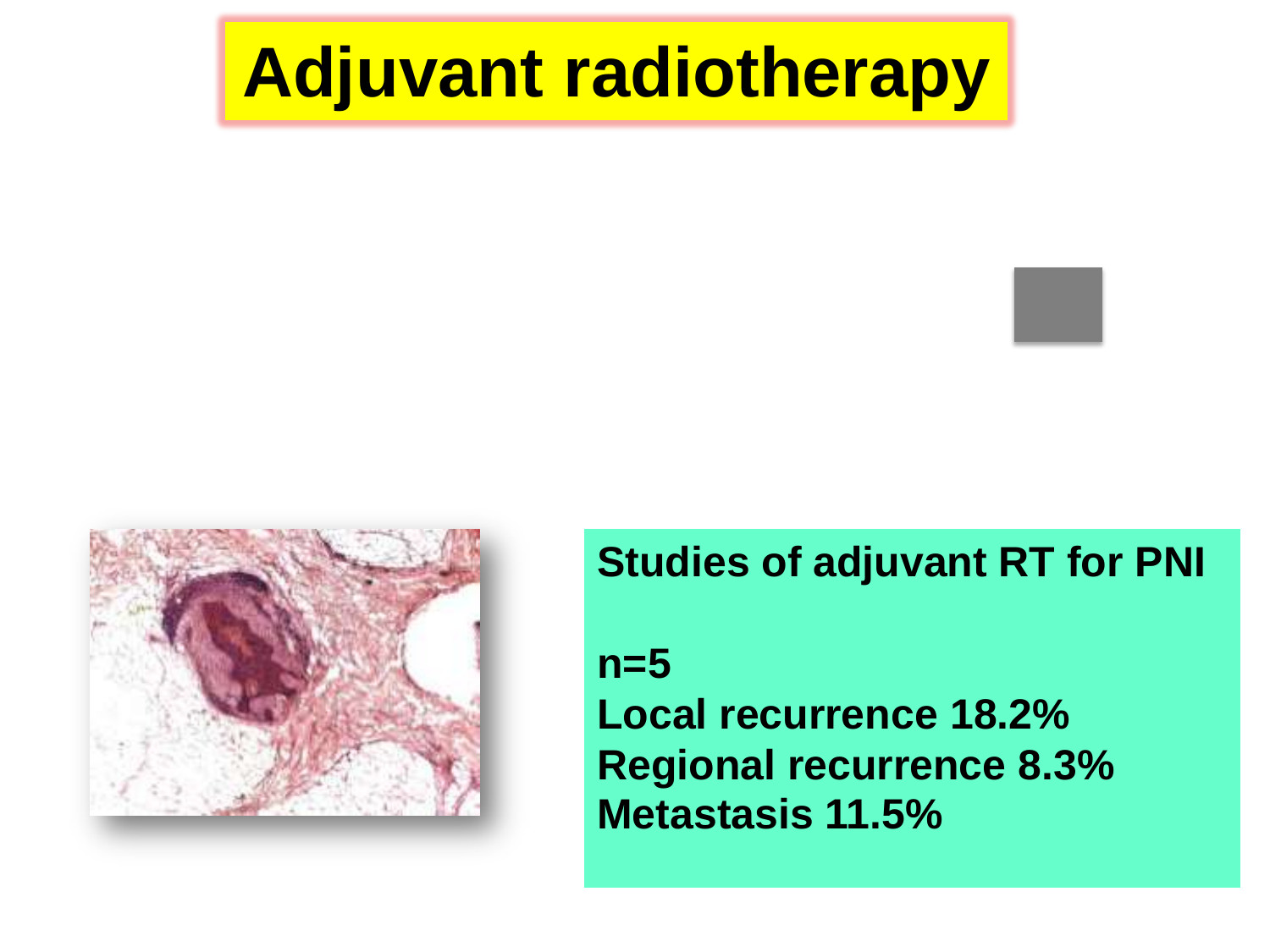

- **Well differentiated < 2cm: 4mm margins**
- **High risk (> 2 cm, moderately, poorly or undifferentiated, into subcutaneous tissue, ear, lip, scalp, eyelids or nose): at least 6 mm or Mohs' micrographic surgery**
- **No comment on role of adjuvant radiotherapy**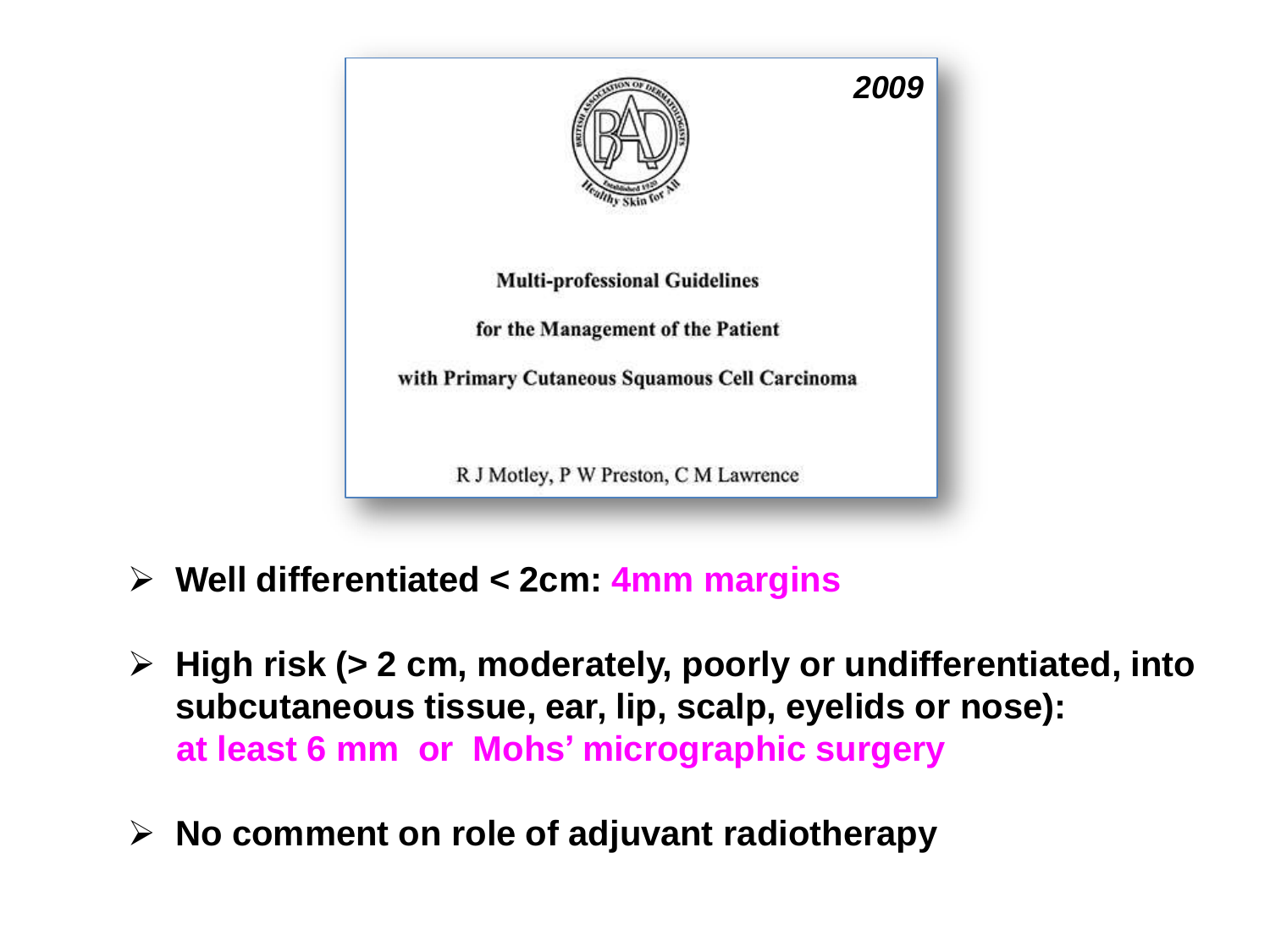# **NCRI Skin Cancer Clinical Studies Group**

**(NMSC Subgroup: dermatologists, oncologists, plastic surgeon/Mohs' surgeon, pathologist, consumer rep, statistician)**

**Proposal for a two-stage RCT for patients with high-risk primary SCC Stage 1: Wide local excision with 10mm margin** *vs* **Mohs' Stage 2: Adjuvant radiotherapy** *vs* **no adjuvant radiotherapy** 

### **Conventional surgery versus Mohs' Micrographic Surgery for SCC and the role of Adjuvant Radiotherapy**

**COMMISSAR**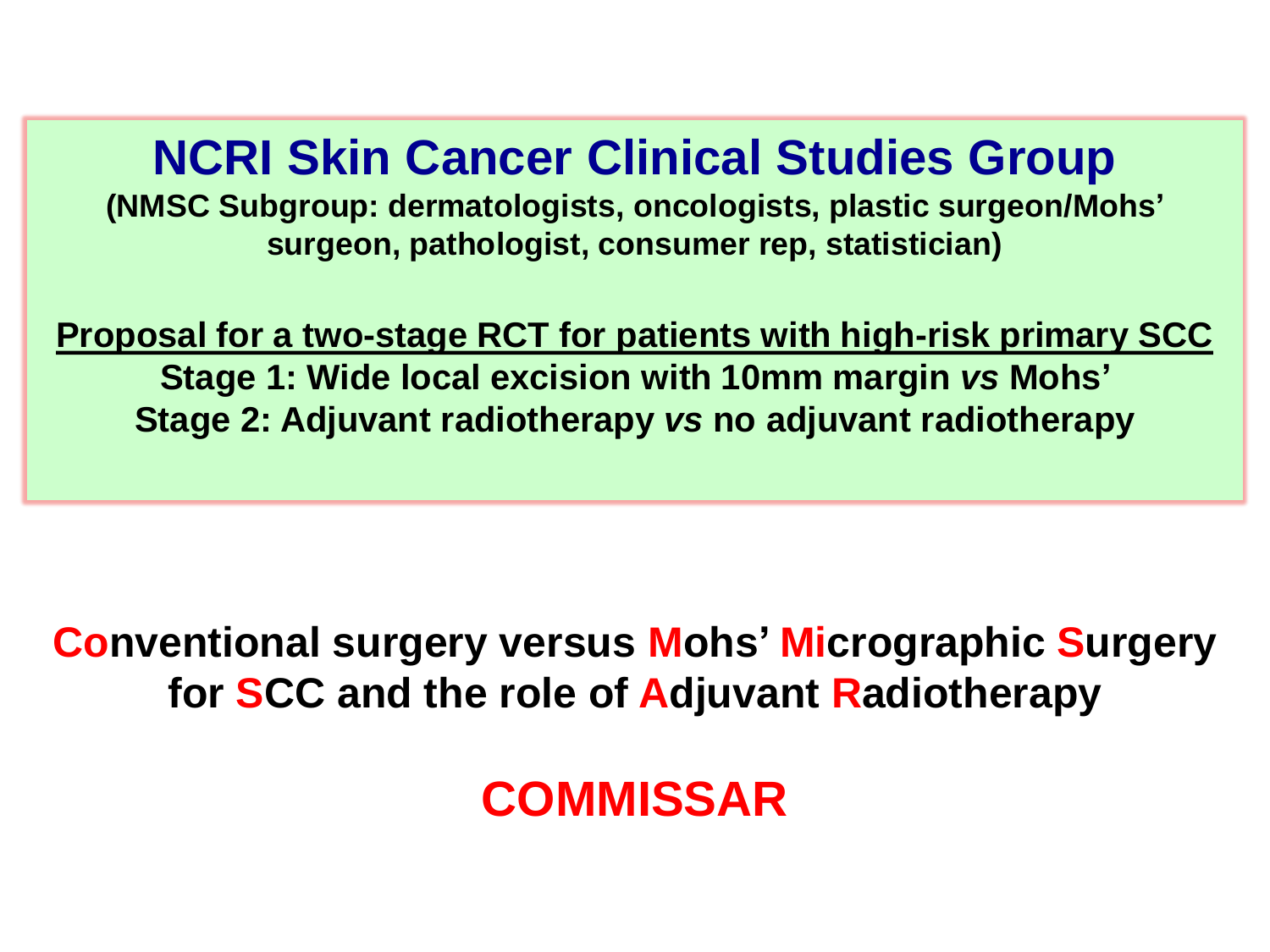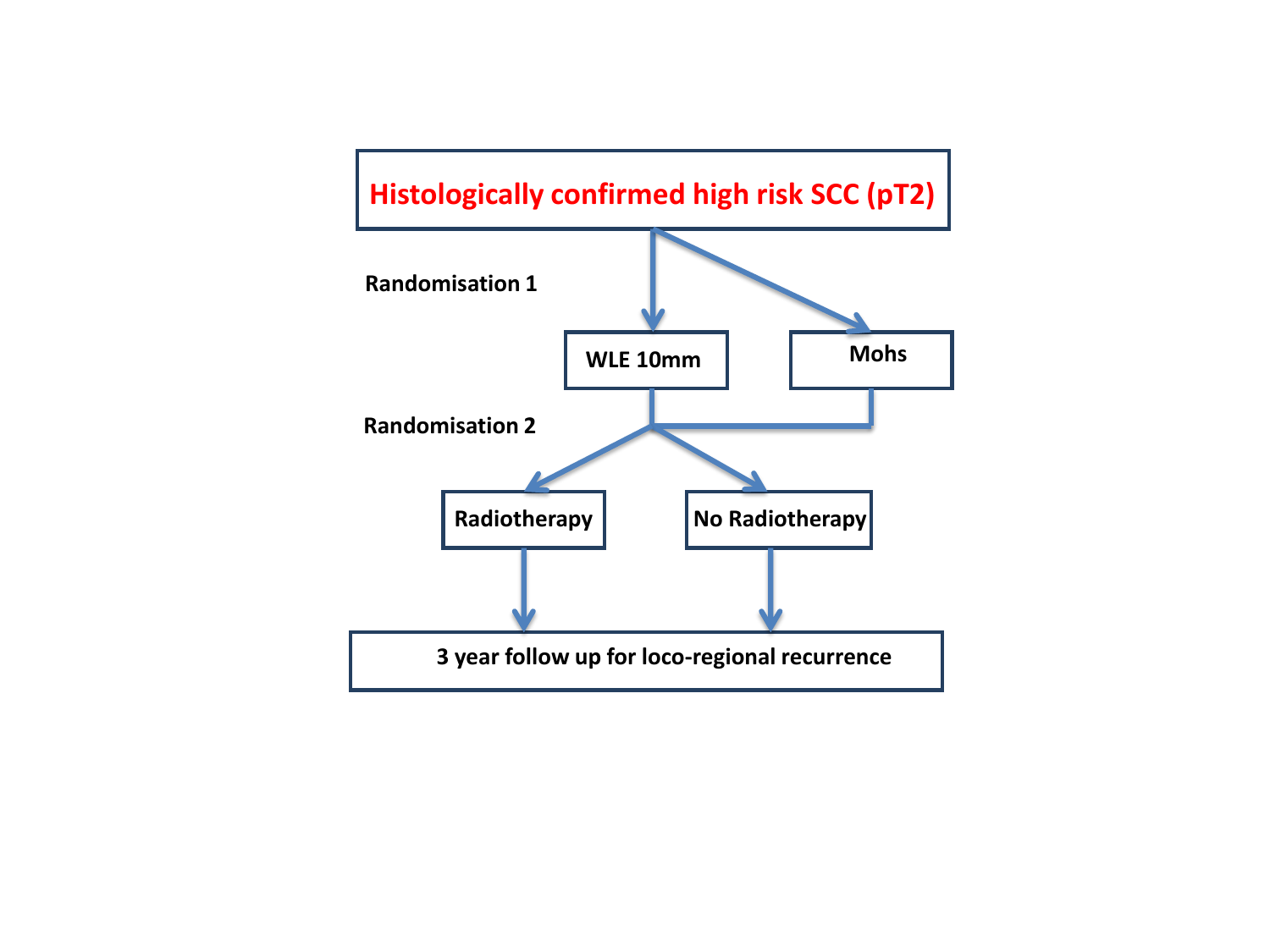### **Primary outcomes**

**Time to loco-regional recurrence from initial randomisation up to 3 years after treatment.** 

### **Secondary outcomes**

**Time to distant metastases within 3 years**

- **Time to tumour-related death within 3 years**
- **Overall disease-free survival**
- **Completeness of surgical excision**
- **Number of Mohs' layers required to clearance of tumour**
- **Quality of Life measures**
- **Cosmetic appearance at baseline and 2 and 5 years post-treatment**
- **Within-trial cost analysis from an NHS perspective**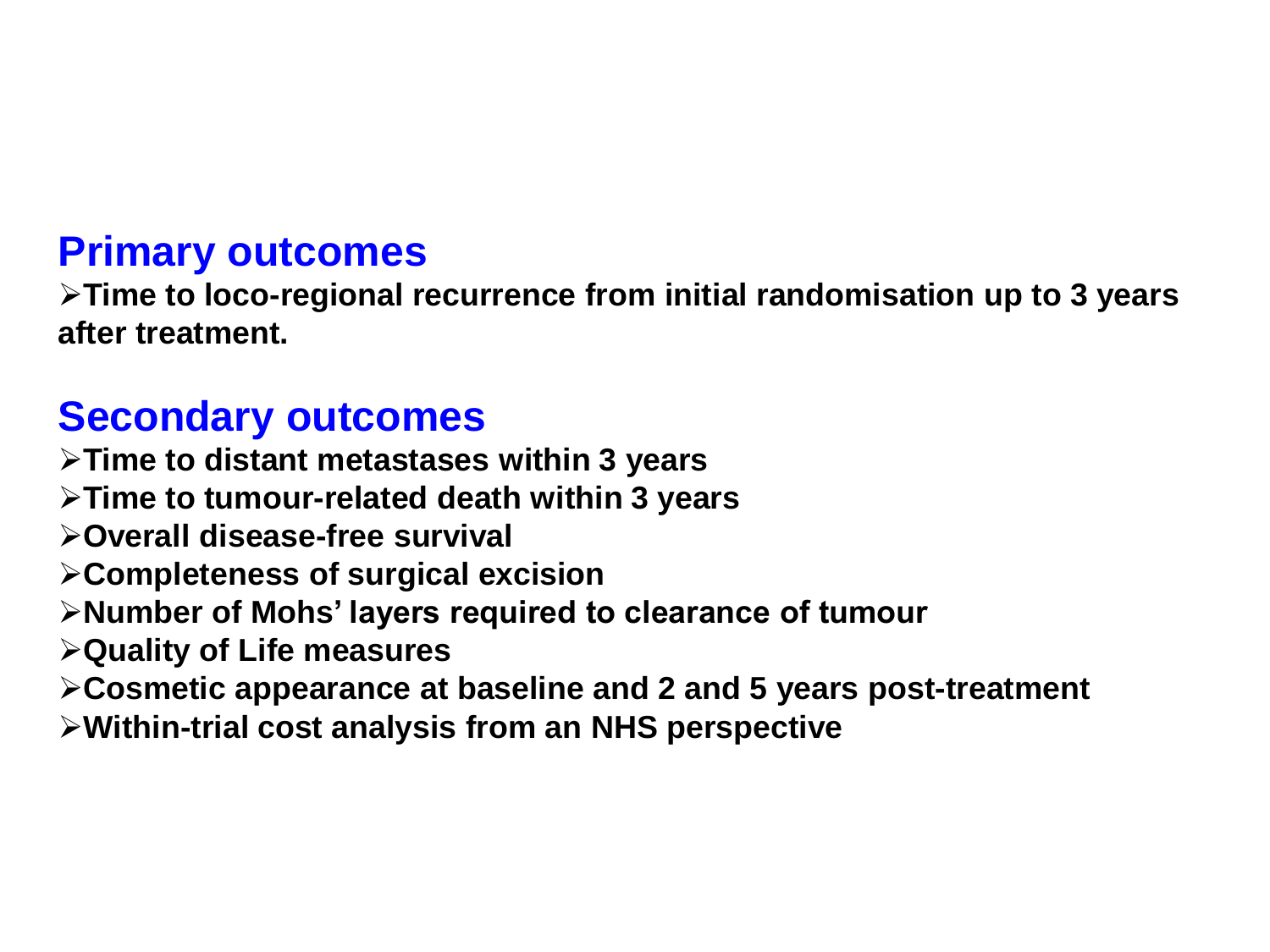# **Defining 'high risk': RCPath, AJCC7 and BWH classifications**

The Royal College of Pathologists Pathology: the science behind the cure

Standards and datasets for reporting cancers

Dataset for the histological reporting of primary cutaneous squamous cell carcinoma and regional lymph nodes (2nd edition)

October 2012, amended December 2012

Authors Dr David Slater, Consultant Dermatopathologist, Sheffield Teaching Hospitals NHS Foundation Trust Dr Maureen Walsh, Consultant Dermatopathologist, Royal Group of Hospitals, Belfast

- **Tis Carcinoma in situ**
- **T1 <20mm diameter and <2 high risk features**
- **T2 ≥20mm diameter or any size and ≥ 1 high risk features**
- **T3 Invasion of maxilla, mandible, orbit or temporal bone**
- **T4 Invasion of skeleton or perineural invasion of skull base**

#### **RCPath (2012)**

- **Depth >4mm**
- **Clark ≥ V**
- **Perineural invasion**
- **Poor differentiation**
- **High-grade histological type**
- **Lymphovascular invasion**

#### **AJCC (2010): 2 high risk features**

- **Depth >2mm**
- **Clark >IV**
- **Ear/lip**
- **Perineural invasion**
- **Poor differentiation**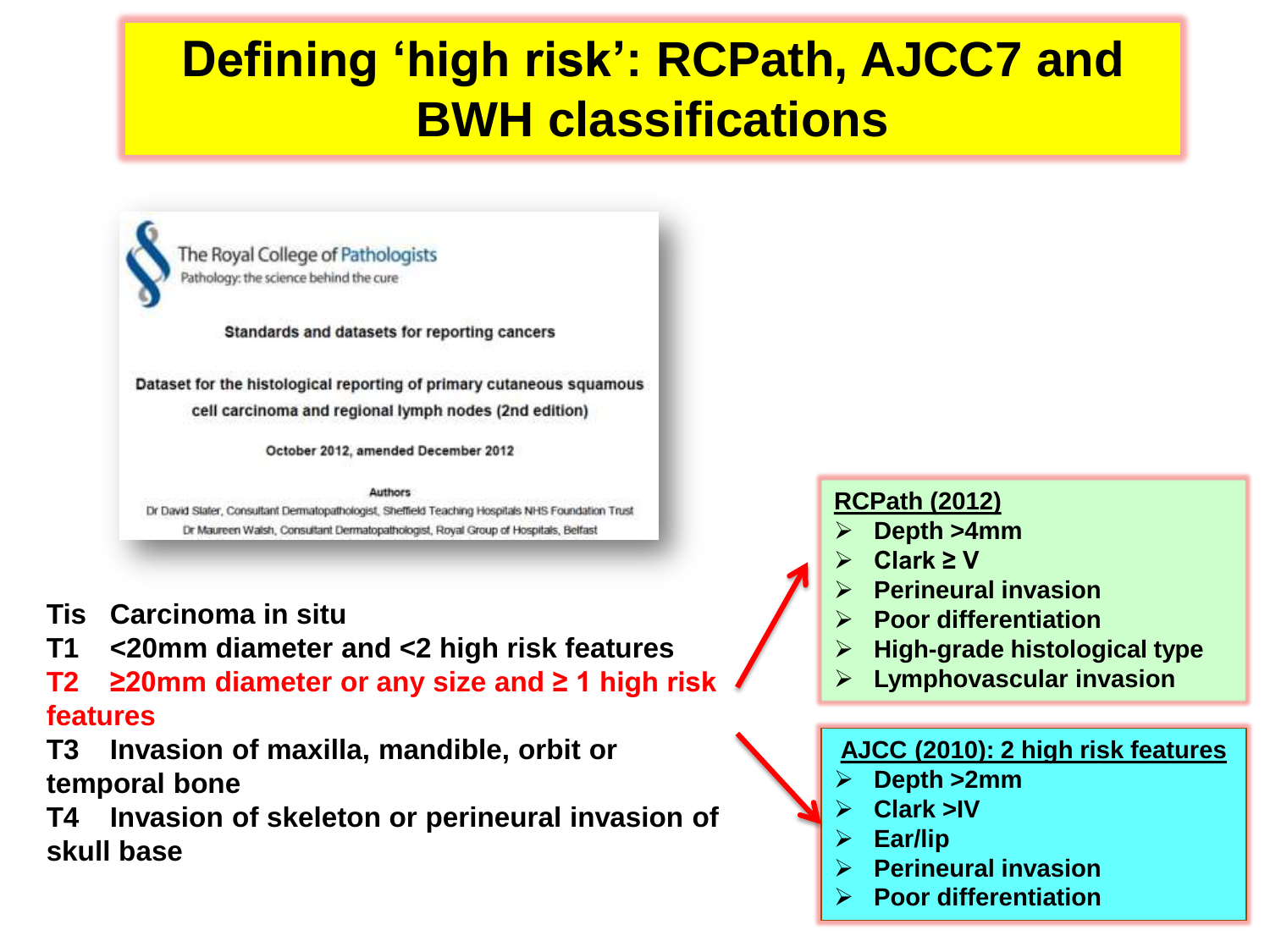**Neither RCPath nor AJCC7 pT2 classifications give significant information about prognosis**

**STUDY** 

**ONLINE FIRST** 

**Evaluation of AJCC Tumor Staging for Cutaneous** Squamous Cell Carcinoma and a Proposed **Alternative Tumor Staging System** 

Anokhi Jambusaria-Pahlajani, MD, MSCE; Peter A. Kanetsky, PhD, MPH; Pritesh S. Karia, MPH; Wei-Ting Hwang, PhD; Joel M. Gelfand, MD, MSCE; Faith M. Whalen, MD; Rosalie Elenitsas, MD; Xiaowei Xu, MD, PhD; Chrysalyne D. Schmults, MD, MSCE

**Arch Dermatol, 2013**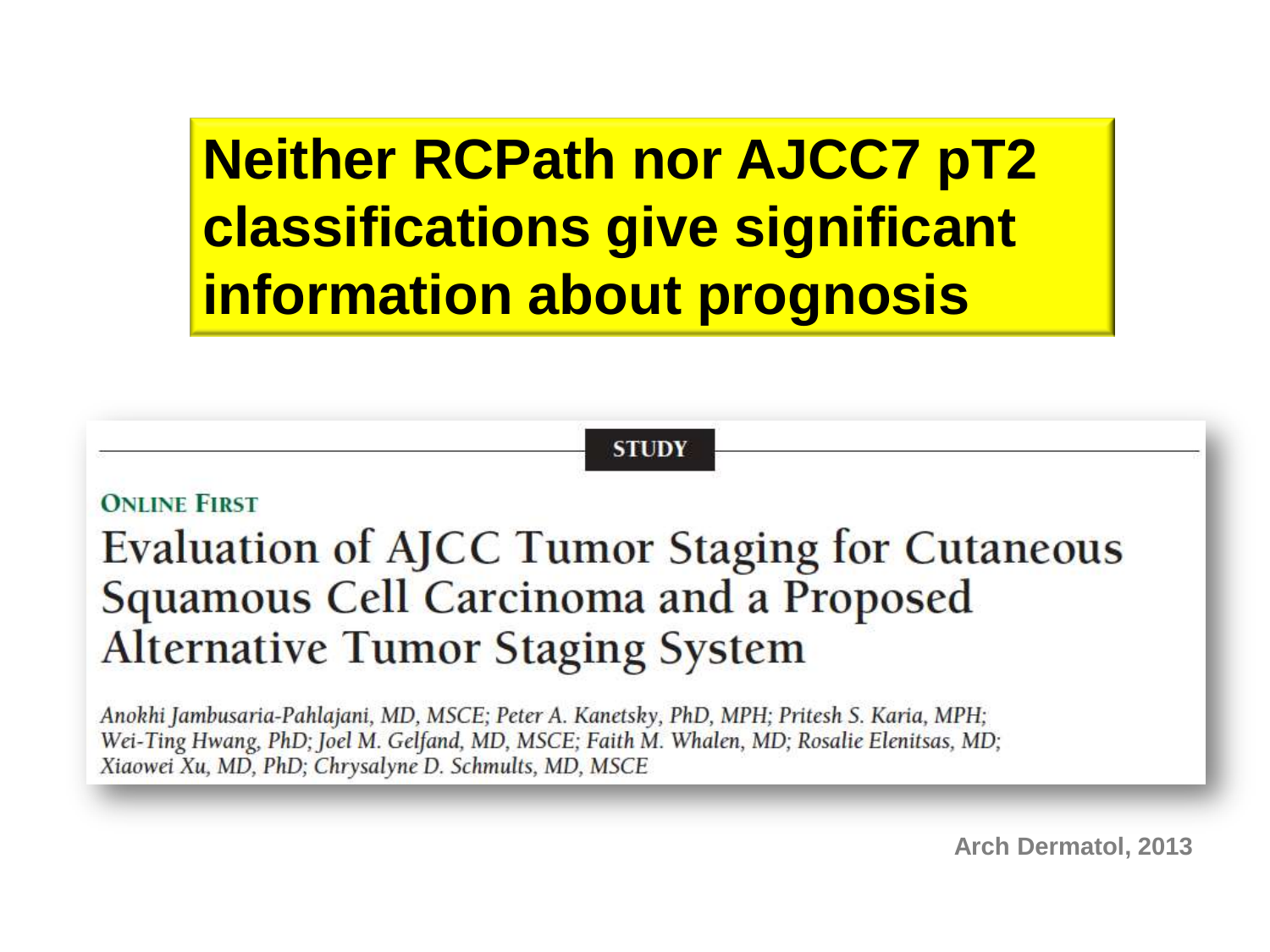# **Brigham & Women's Hospital T staging system**

### **Built on 4 risk factors:**

- **Tumour diameter ≥ 2cm**
- **Poorly differentiated**
- **Invasion beyond fat**
- **PNI in nerve calibre ≥0.1mm**
- **T1 = 0 risk factors**
- **T2a = 1 risk factor**
- **T2b = 2-3 risk factors**
- **T3 = 4 risk factors or bone invasion**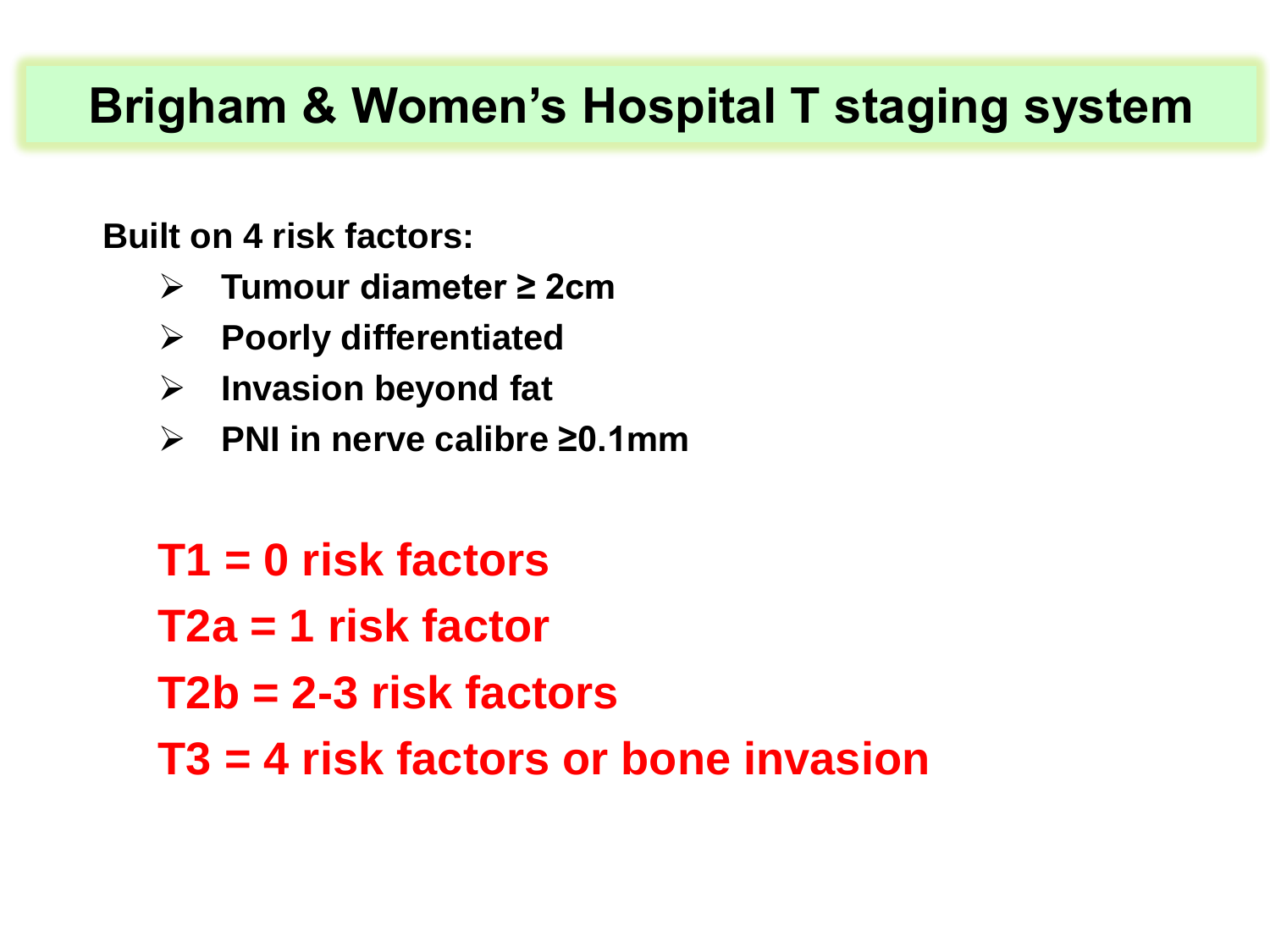**Evaluation of American Joint Committee on Cancer, International Union Against Cancer, and Brigham and Women's Hospital Tumor Staging for Cutaneous Squamous Cell Carcinoma. Karia et al, J Clin Oncol. 2013**

Table 5. Comparison of Stage T2a and Stage T2b 5-Year Cumulative Incidences of Outcomes of Interest



- **BWH classification not yet fully validated**
- **AJCC7 for randomisation 1 and then stratified to include modified BWH for randomisation 2 (T2b/3 and >4mm depth as inclusion factors)?**
- **Current RCPath dataset will identify these risk factors**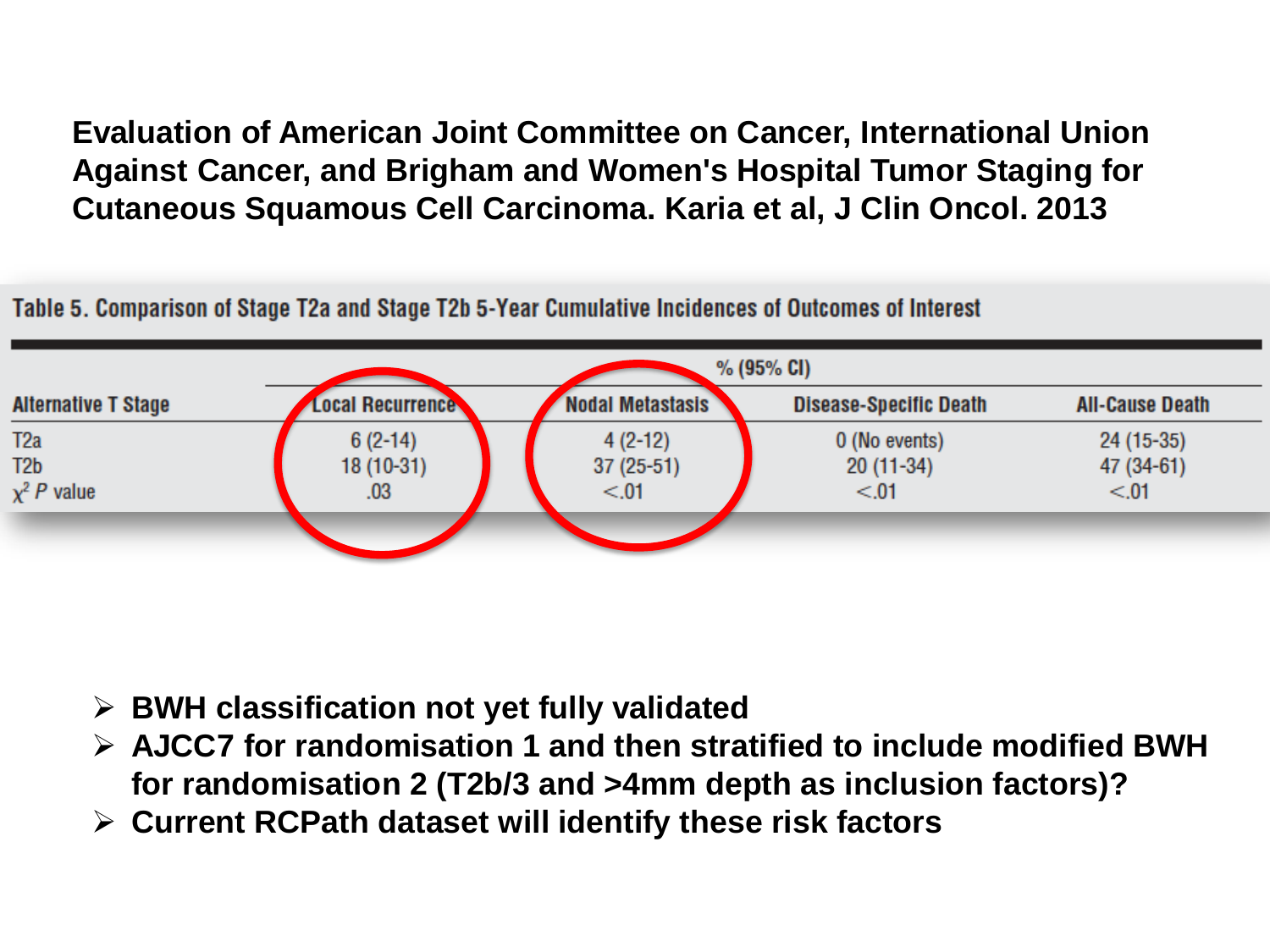# **Feasibility work: SCC case series**

**Louise Lansbury and Fiona Bath-Hextall**

- **Analysis of SCCs in Nottingham over 12 months 2006-7 (5y follow up)**
- **Population 1,070,000**
- **357 SCC – 74% managed in dermatology**
- **2010-11 also analysed**

**T1: 56.2% T2: 43.4% '***T2a' (1 high risk feature): 32.2% 'T2b' (2+ high risk features): 11.2%*

**T3: 0.4%**

**Local recurrence: 6.2% (T1 3%; T2a 8%; T2b 16%) Regional recurrence: 3.3% (T1 1.3%; T2a 4.5%; T2b 9.7%) Distant mets: 0% SCC attributable death: 1.5%**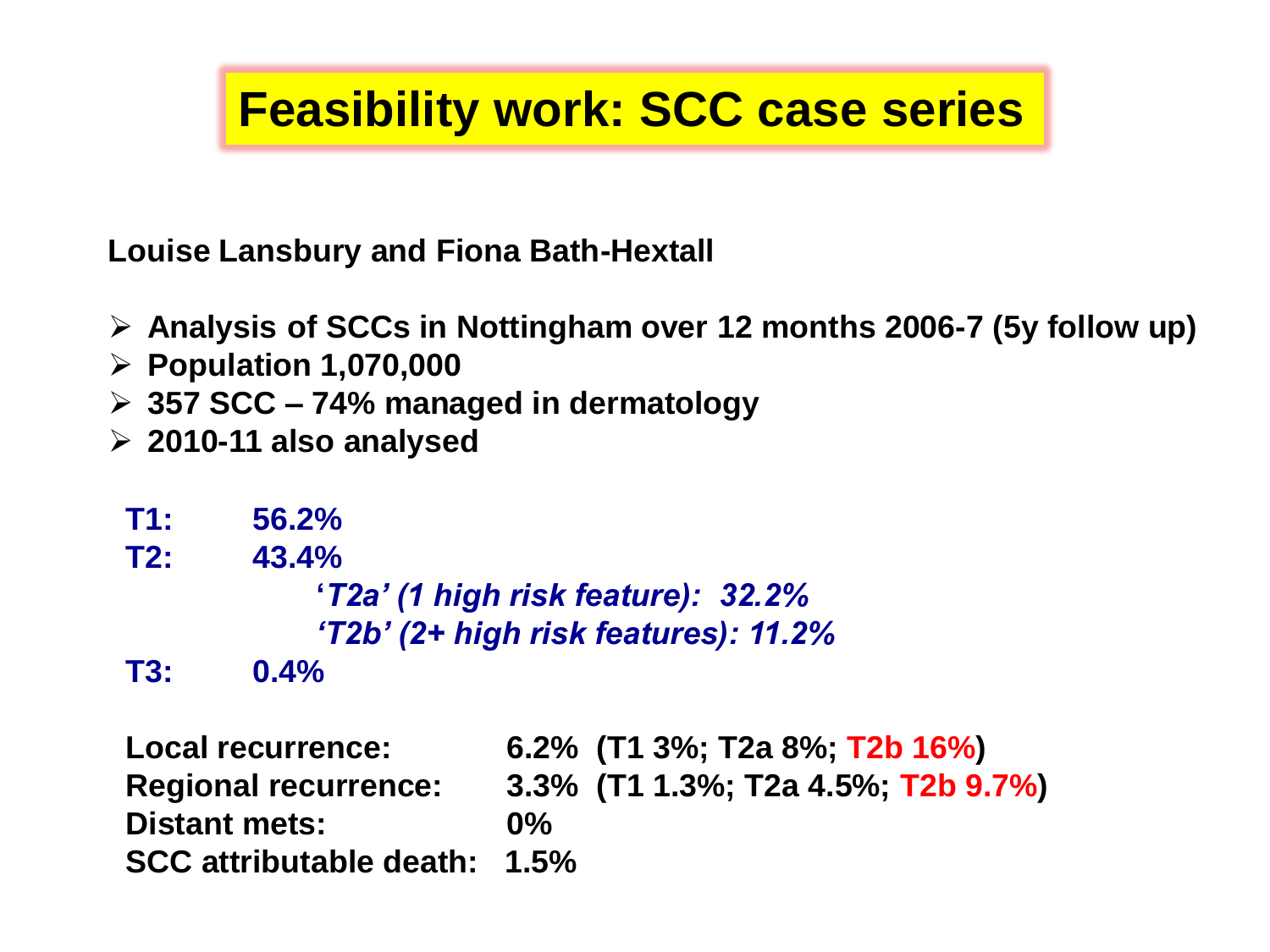## **AJCC v BWH**

| <b>Outcome</b>                   | <b>AJCC</b>      |                  | <b>BWH</b>     |                  |                  |  |
|----------------------------------|------------------|------------------|----------------|------------------|------------------|--|
|                                  | T <sub>1</sub>   | T <sub>2</sub>   | T <sub>1</sub> | T <sub>2a</sub>  | T <sub>2</sub> b |  |
| <b>Local</b><br>recurrence       | 2.9              | 9.2              | 3.2            | 7.9              | 16.1             |  |
| <b>Regional</b><br>recurrence    | $\boldsymbol{0}$ | 4.9              | 1.3            | 4.5              | 9.7              |  |
| <b>Distant mets</b>              | $\boldsymbol{0}$ | $\boldsymbol{0}$ | $\bf{0}$       | $\boldsymbol{0}$ | $\boldsymbol{0}$ |  |
| <b>SCC attributable</b><br>death | $\boldsymbol{0}$ | 1.5              | 0.7            | 4.7              | $\boldsymbol{0}$ |  |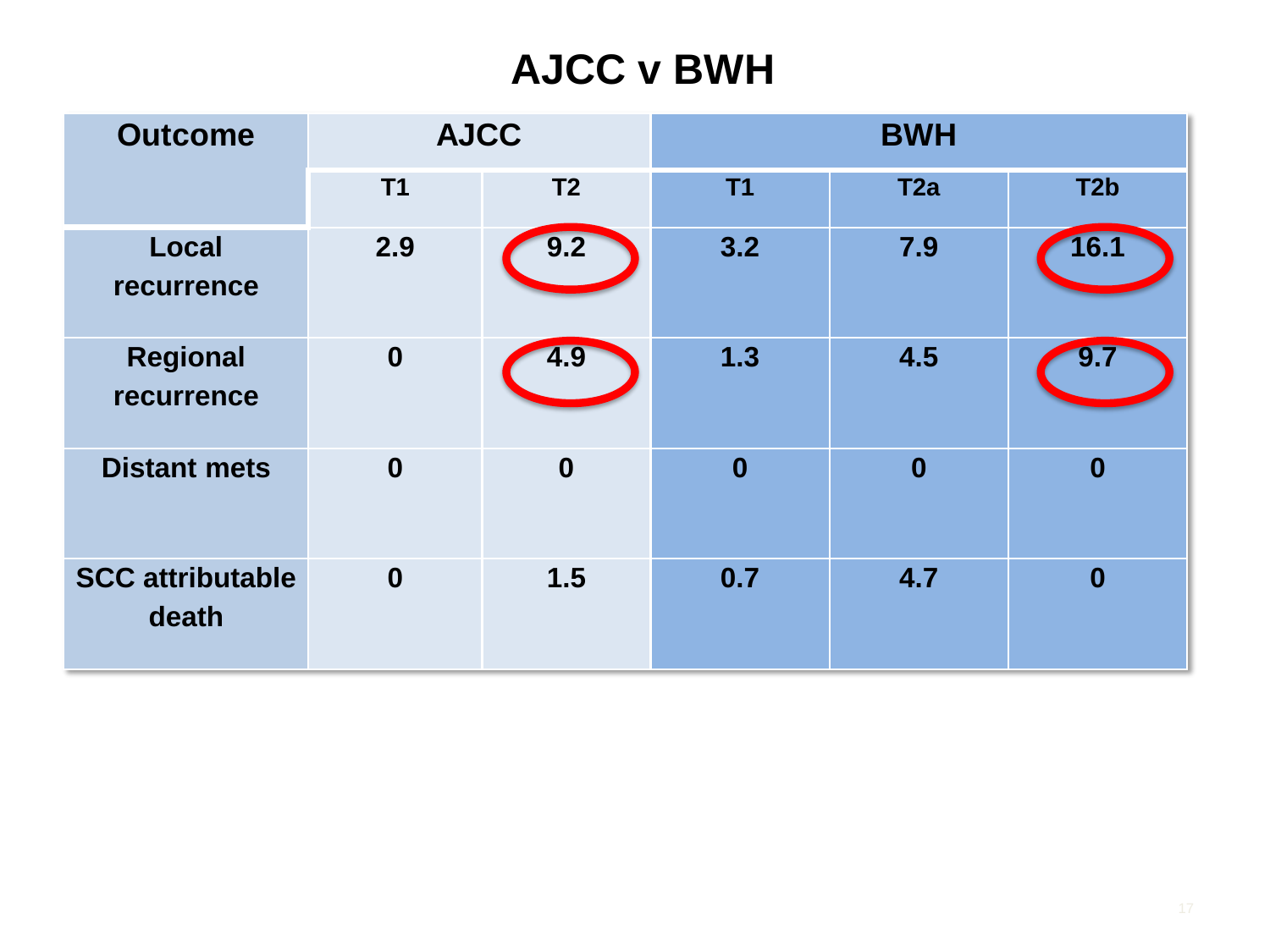# **Feasibility study with patients**

**Louise Lansbury, Fiona Bath-Hextall**

**Evaluation of potential participants willingness to be randomised into the proposed trial and possible barriers to recruitment**

**Postal questionnaire (n=24/29) Focus group (n=7)**

- **First stage surgical arm: 71% willing to be randomised**
- **Second stage adjuvant RT: 58% willing to be randomised**

**Confusion about the concepts of randomisation and clinical equipoise**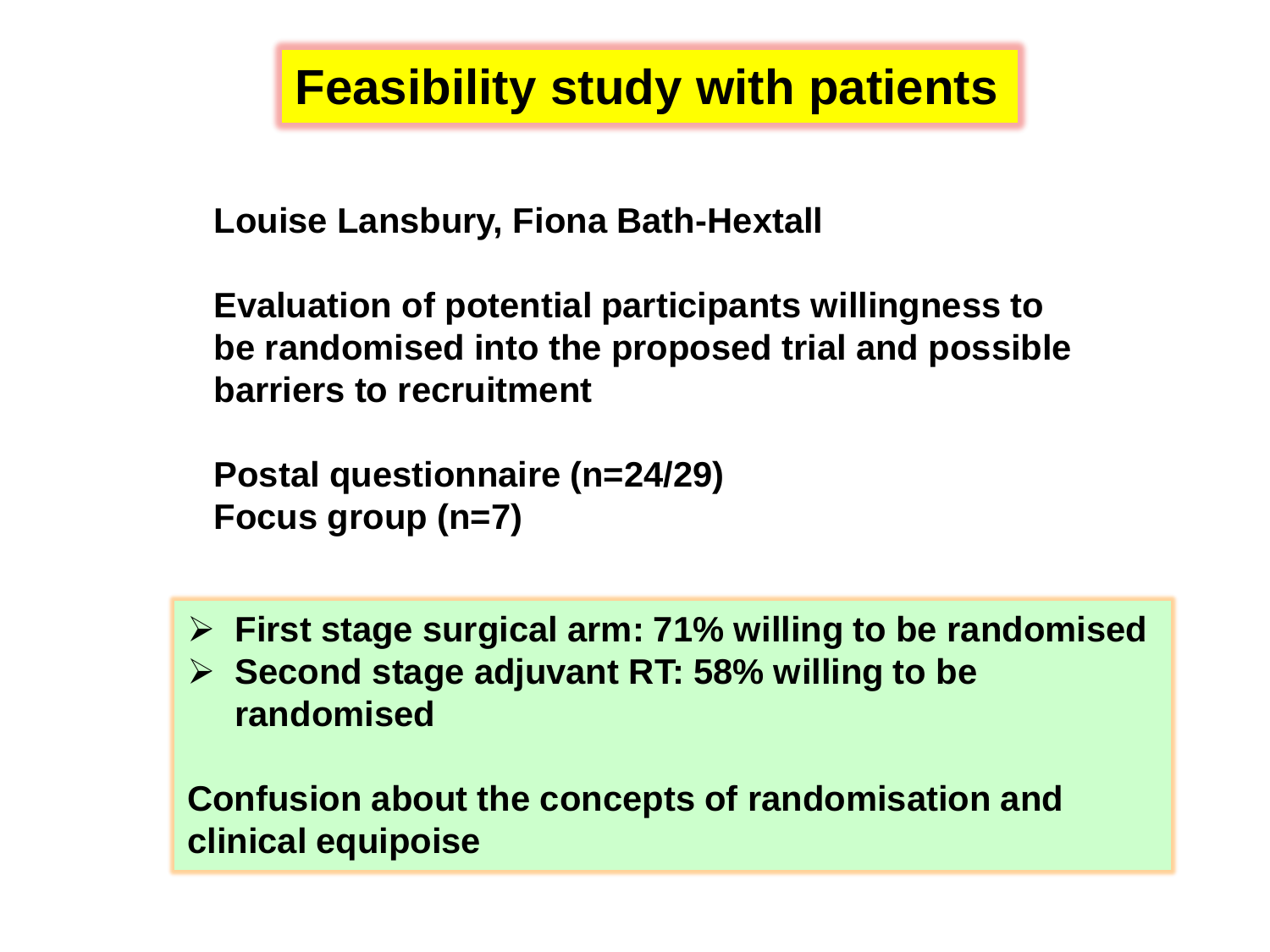# **Input from the NFORC meeting** *(January 2015)*

**Supportive 6mm versus MMS acceptable Incision biopsy for diagnosis not punch Concern about availability delays for MMS Concern about scalp SCC – deep margins often <1mm Frozen versus paraffin embedded margin control - ? 'slow' MMS**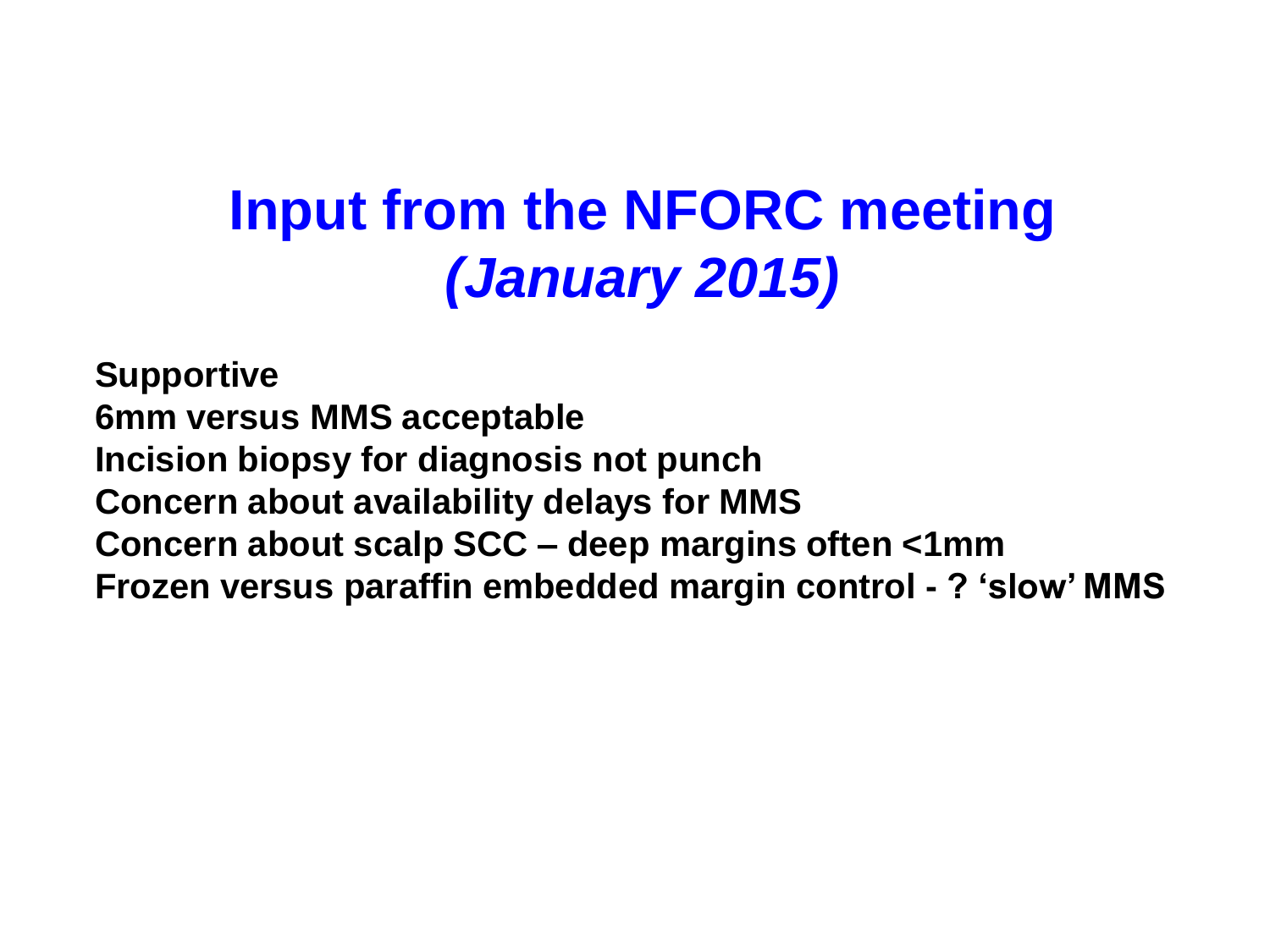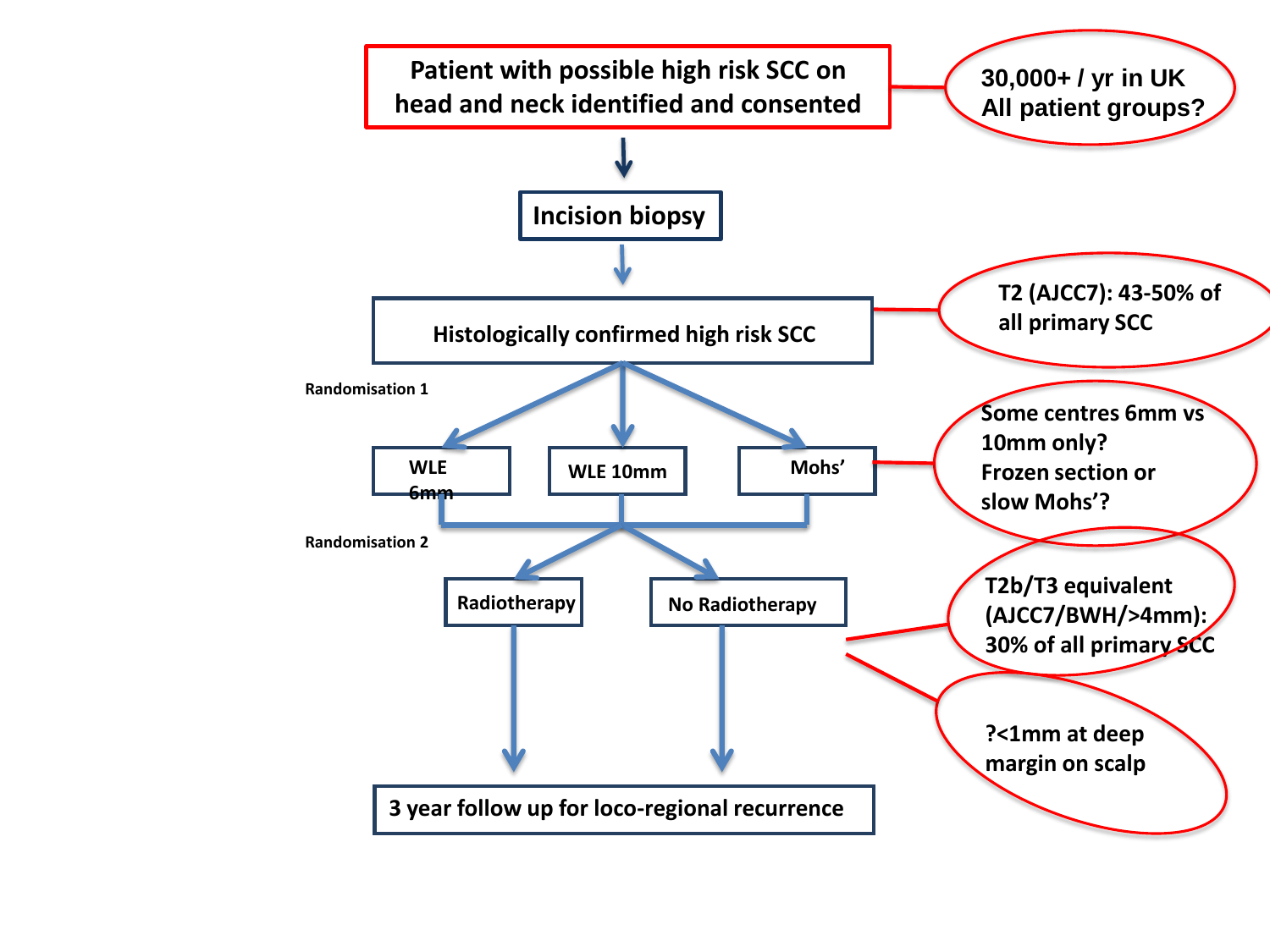**Next steps before final protocol and funding applications?**

**Feedback today…power calculations**

**Survey of clinicians willingness to participate – SSMTs**

- **- availability and timing of access to MMS**
- **- Experience in MMS for SCC**
- **- comments on trial design**

**Further patient survey and focus groups**

**Radiotherapy and surgery working groups**